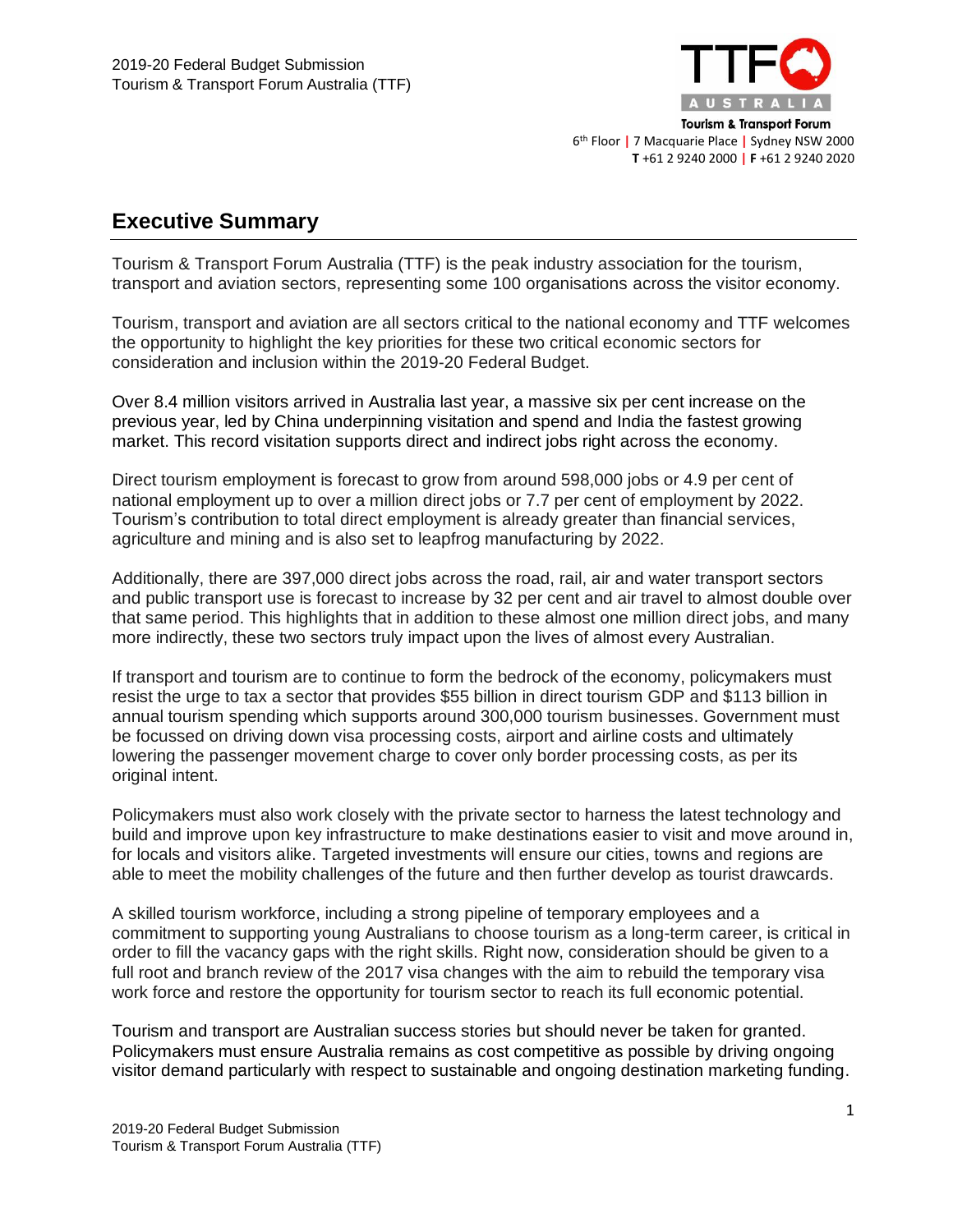

At this Budget in the lead up to the 2019 Federal election, policymakers on all sides of the divide must ensure that our tourism, transport, infrastructure and aviation sectors are supported today and into the future in order to keep providing Australia with ongoing economic benefits.

Margy Osmond **Chief Executive Tourism & Transport Forum**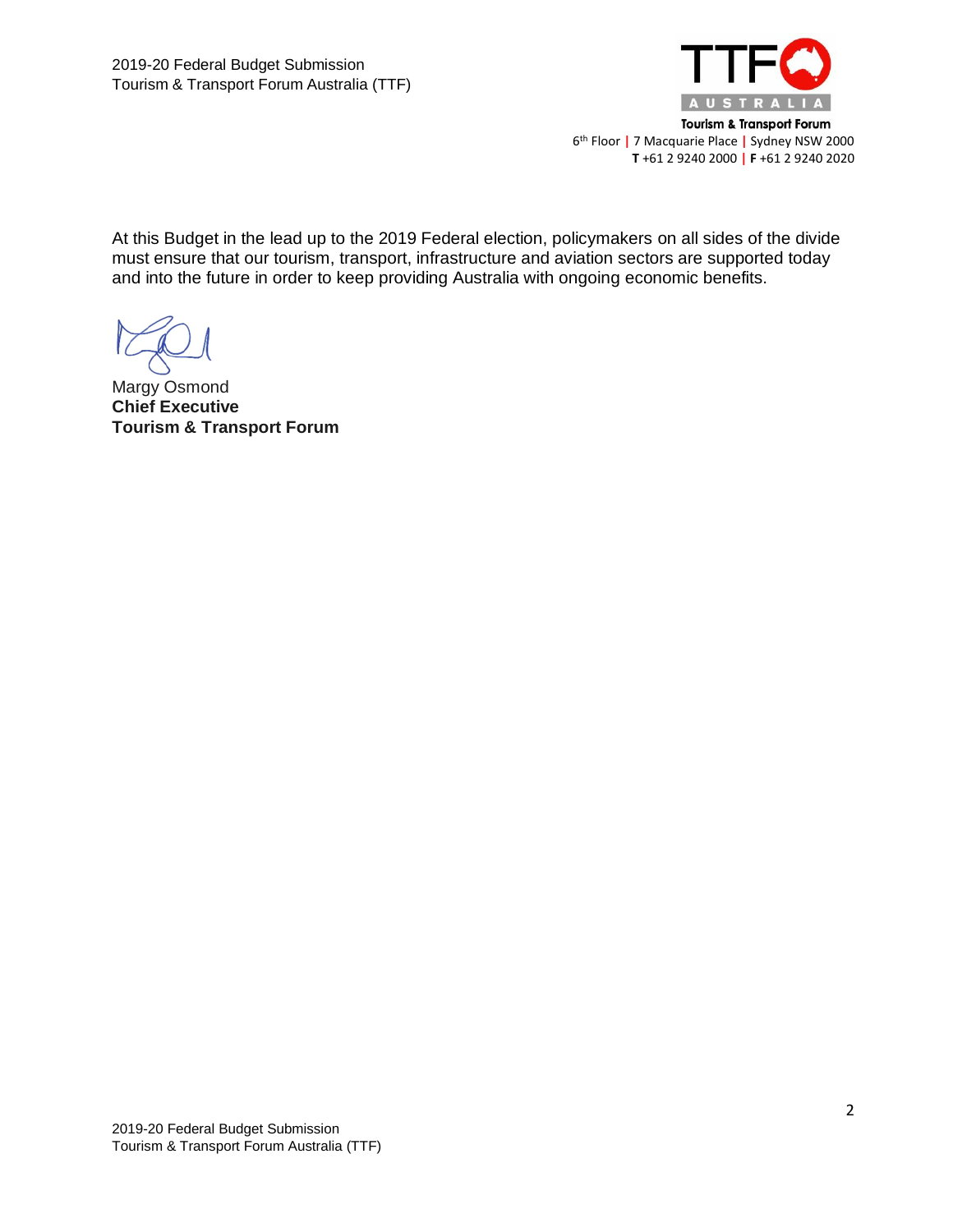

# **1. Taxes, fees and charges: Resist the urge**

One of the key challenges facing the tourism sector in Australia is price competitiveness. When compared to neighbouring markets (eg. Thailand) popular with outbound tourists from countries like China, South Korea and Japan, Australia is not a cheap destination to travel to and around.

Inbound tourism to Australia must be as cost competitive as possible, yet the tourism sector is subject to a range of taxes and charges which combine to reduce our competitiveness as an international destination. Border fees and charges increase the cost of coming to Australia and act as a demand dampener at the decision-making phase of a potential Australian trip.

This is an area where policymakers can directly make changes to immediately reduce cost barriers in the form of the taxes, fees and charges it levies on the industry. This includes visa costs, the overcollection of the Passenger Movement Charge (PMC) and airport and airline security implementation costs.

## **Visa processing timing and costs**

The impact of visa application fees and processes on the decision to travel is significant. A report from the United Nations World Tourism Organization found that if the cost of obtaining a visa (including both the fee and associated costs) exceeds a threshold, potential travellers are simply deterred from making a particular journey or instead choose an alternative, less costly destination.

Consequently, the tourism industry was disappointed that despite this evidence the Federal Government announced in the 2017/18 Budget that it would be increasing the cost of all visa applications by \$5 (as of July 2017) and that visa fees will be indexed annually to the Consumer Price Index (CPI). This decision to reduce Australia's price competitiveness is an additional cost burden on the tourism sector.

Additionally, there are continuing anecdotal reports from TTF members that visa applications from countries like India and China are taking too long to process due to lack of resources and system changes. The Department of Home Affairs states that generally speaking 75% of applications take 15 days to process and 90% of applications take 27 days to process. There is room for improvements to be made in this regard, and additional resources must be provided to improve visa processing times.

Visitors from India and China are required to apply for the Visitor visa (subclass 600) which costs from \$355, rather than being able to apply for the Electronic Travel Authority visa (subclass 601) which is free outside of a \$20 online application service charge.

TTF urges policymakers to allow additional countries to join the 34 nations which currently can apply for a visa to Australia through the simplified Electronic Travel Authority.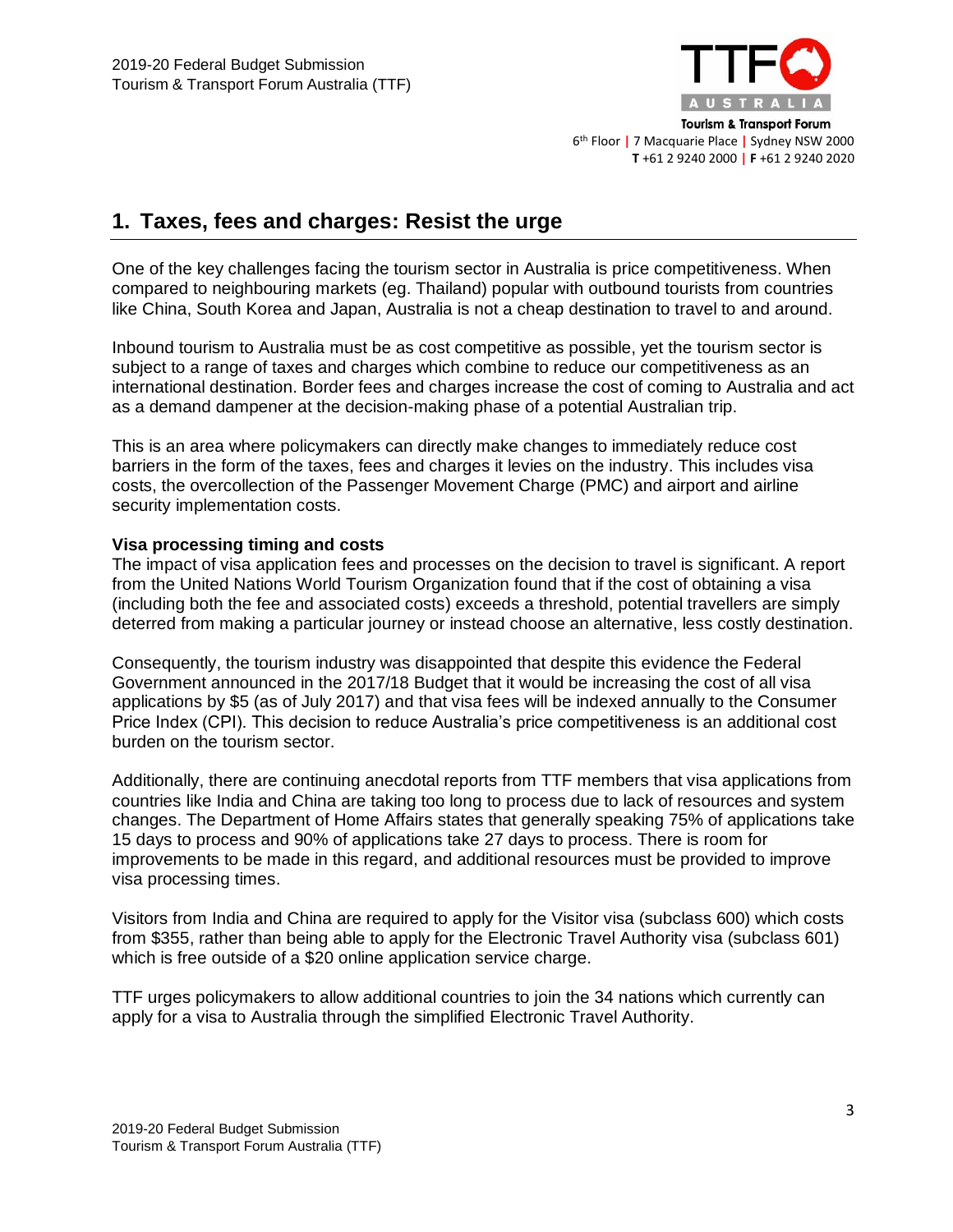

Visa costs are also still too high in places like Chile due to reciprocity fees. Australia is the only major nation required to pay a reciprocity fee to enter Chile, due to a hefty visa fee for Chileans to enter Australia.

Further, the cost of temporary skilled shortage visas to employers of short-term stream applicants (\$1175) and medium term and labour agreement stream applicants (\$2455) are excessive and must be reviewed to ensure this is not an unnecessary additional burden on tourism business.

*TTF recommends policymakers commit funds to establish an annual Productivity Commission benchmarking report to monitor the international competitiveness of Australia's visitor visa system (Further visa recommendations as they relate to skills are in Section 3)* 

#### **Passenger Movement Charge over-collection**

The PMC is currently set at \$60 and is levied on all passengers as they leave Australia, either by plane or ship, regardless of whether they intend to return to Australia. It is charged to international visitors as they leave the country as well as Australians as they head-off on an overseas trip.

The PMC was introduced in 1995 to replace the departure tax to recover the cost of customs, immigration and quarantine processing of travellers and to fully offset the cost of issuing shortterm visitor visas. While it is a charge on departure, the PMC is a hidden tax as it is collected when the travel ticket is issued and is, from the passenger's perspective, part of the fare.

Modelling by the International Air Transport Association (IATA) completed in 2016 when the PMC was last raised estimated that the most recent \$5 increase resulted in 30,000 fewer passenger journeys each year, and a complete removal of the tax would boost visitor numbers by 325,000.

The PMC collected \$1.236 billion in tax revenue in 2017/18 while associated spending on border management that same year by the Department of Home Affairs and the Department of Agriculture and Water Resources was a maximum of \$616 million, less than half of what was collected by the PMC. This is not just gross over-collection, currently to the tune of around \$620 million more than border costs, but more importantly, none of it is going directly to the border but straight into consolidated revenue.

Looking forward, the PMC is forecast to collect \$1.2 billion this financial year and \$1.4 billion by 2021/22, the final year of its legislated freeze period.

*TTF urges policymakers to provide a timetable for lowering the PMC beyond the legislated freeze period until it covers the cost of border processing only, as per its original intent.*

*TTF urges policymakers to also commit additional funding to the Department of Home Affairs and the Department of Agriculture and Water Resources to directly cover border processing costs. This additional funding if leading to processing improvements would compensate both Australian and international travellers who are effectively paying for far more than what they are receiving in the form of travel processing services, particularly visitors that are unable to use e-gates and at times face significant wait times.*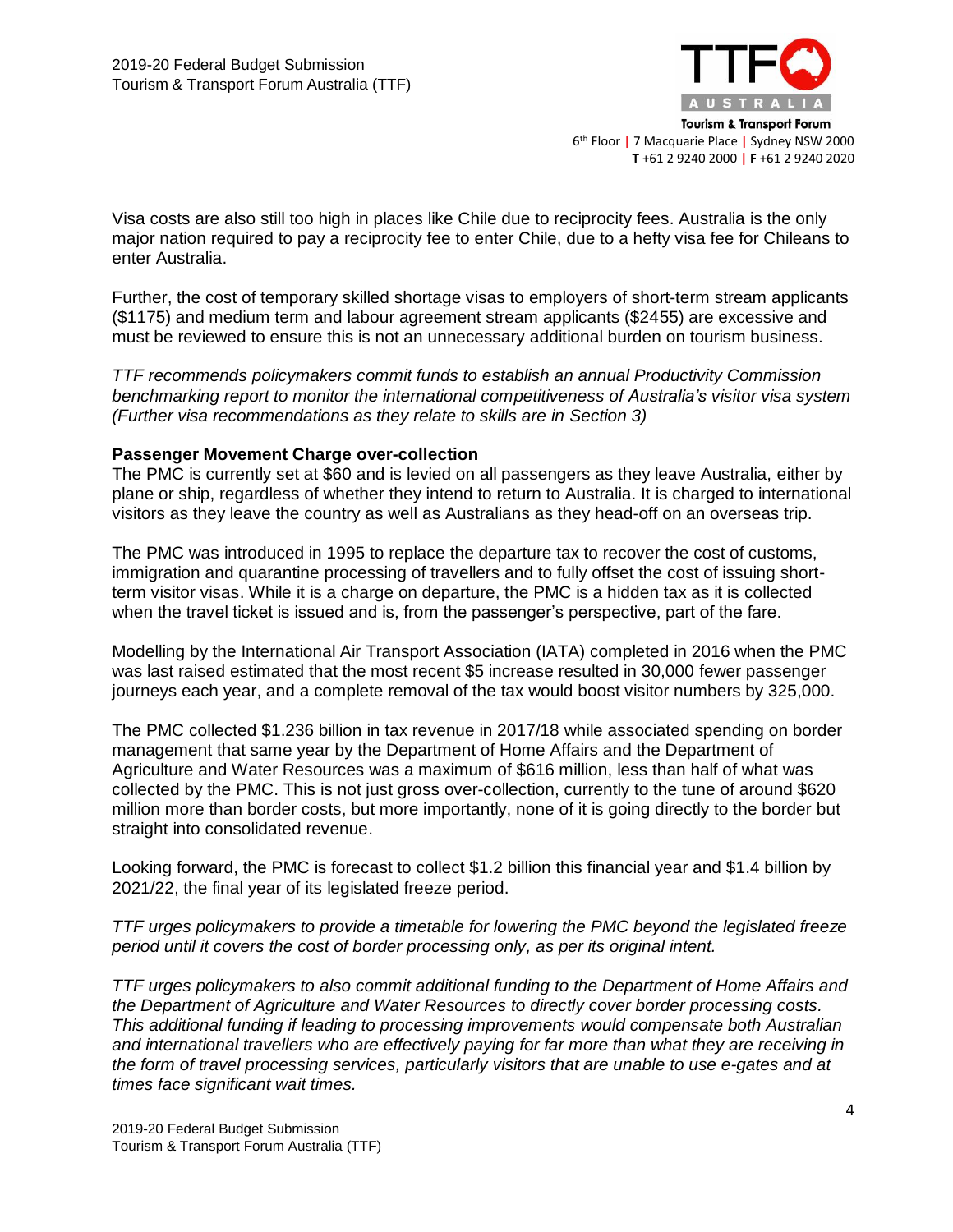

## **Airport and airline costs**

The Government has recently announced new security technology upgrades at Australian airports. The tourism and transport sectors acknowledge that any security upgrades are necessary but there are huge costs associated with major airport terminal redesigning and rebuilding that will run into the billions and then flow through to airlines and customers.

Along with additional funding to implement the changes, additional flexibility for airports to implement these required security changes is required. For example, the timeline for introduction of CT scanners by 2020 is simply unachievable. This work needs to be done methodically for all airports to be able adopt into their own lengthy commercial and planning lead times.

Additionally, changes to regional airport security are too complex. Passengers and baggage on aircraft of 40 seats or greater would be screened, meaning larger planes would have to be screened while smaller planes wouldn't. This causes challenges with regional routes, making regional airfares, already unaffordable due to economies of scale, more so, impacting on route economics and potentially leading to regional service withdrawal across a range of locations in NSW, SA and QLD.

The Government has previously announced it will provide \$50 million over four years to introduce new airport security technology in regional airports but this is simply not enough to cover the huge costs of screening changes particularly for these smaller airports and further, these changes have been rushed and have occurred without adequate consultation.

*TTF calls on policymakers to consider additional funding for airports to adequately house additional security infrastructure in order to meet what are unrealistic government timetables for the required upgrades.*

## **Destination Marketing Funding**

Destination marketing agencies play a fundamental role in an economy. They address market failure by improving efficiencies and allow jurisdictions to unify their efforts and strengthen their competitive position to attract international, interstate and intra-state visitation and major events to enable ongoing economy-wide benefits.

TTF research report Supercharging Australia's Future released last year found that for every additional 1000 visitors, the tourism industry could be expected, on average, to generate 3.2 tourism related jobs, over \$440,000 in tourism consumption, around \$38,000 in tax contributions and \$338,000 in GDP contributions.

One of the most important ways governments can provide this investment is through strategic and sustainable funding of destination marketing agencies like Tourism Australia.

Destination marketing funding is known to deliver strong returns on investment (ROI). Oxford Economics analysis of destination marketing in Australia in 2016 for TTF estimated general ROI to be between \$11 and \$16 in associated economic activity for every dollar spent.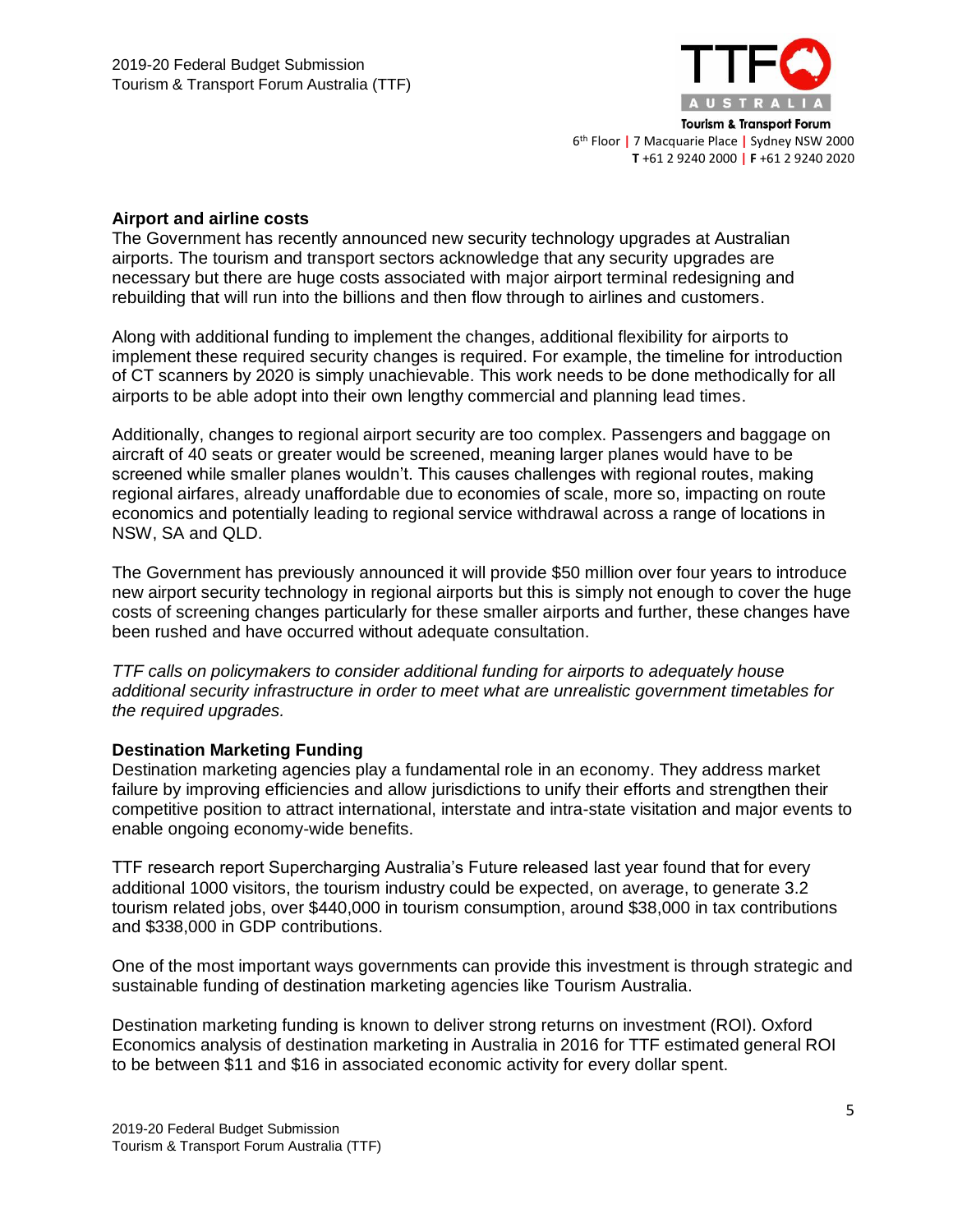

With these figures in mind, Tourism Australia must continue to be as strongly resourced and wellequipped as possible if it is to keep producing results like the recent Crocodile Dundee marketing campaign, which resulted in three per cent increase in visitation from the US inbound market.

As competition between international markets for the international tourism dollar continues to increase, Tourism Australia must be able to rely upon sustainable funding. Over the last two years Tourism Australia has seen a reduction of \$35 million over four years in the 2017/18 Budget and then a subsequent increase of \$5.1 million over four years in the 2018/19 Budget.

Additionally, funding for Tourism Research Australia to conduct the International Visitor Survey and the National Visitor Survey must be at least maintained in real terms to ensure strong evidence-based decision-making remains possible for the tourism industry.

*TTF recommends that funding for Australia's principal inbound destination marketing agency be restored via a minimum \$50 million increase over the forward estimates and that Australia's principal tourism research agency's funding is at least maintained in real terms over the four year forward estimates period.*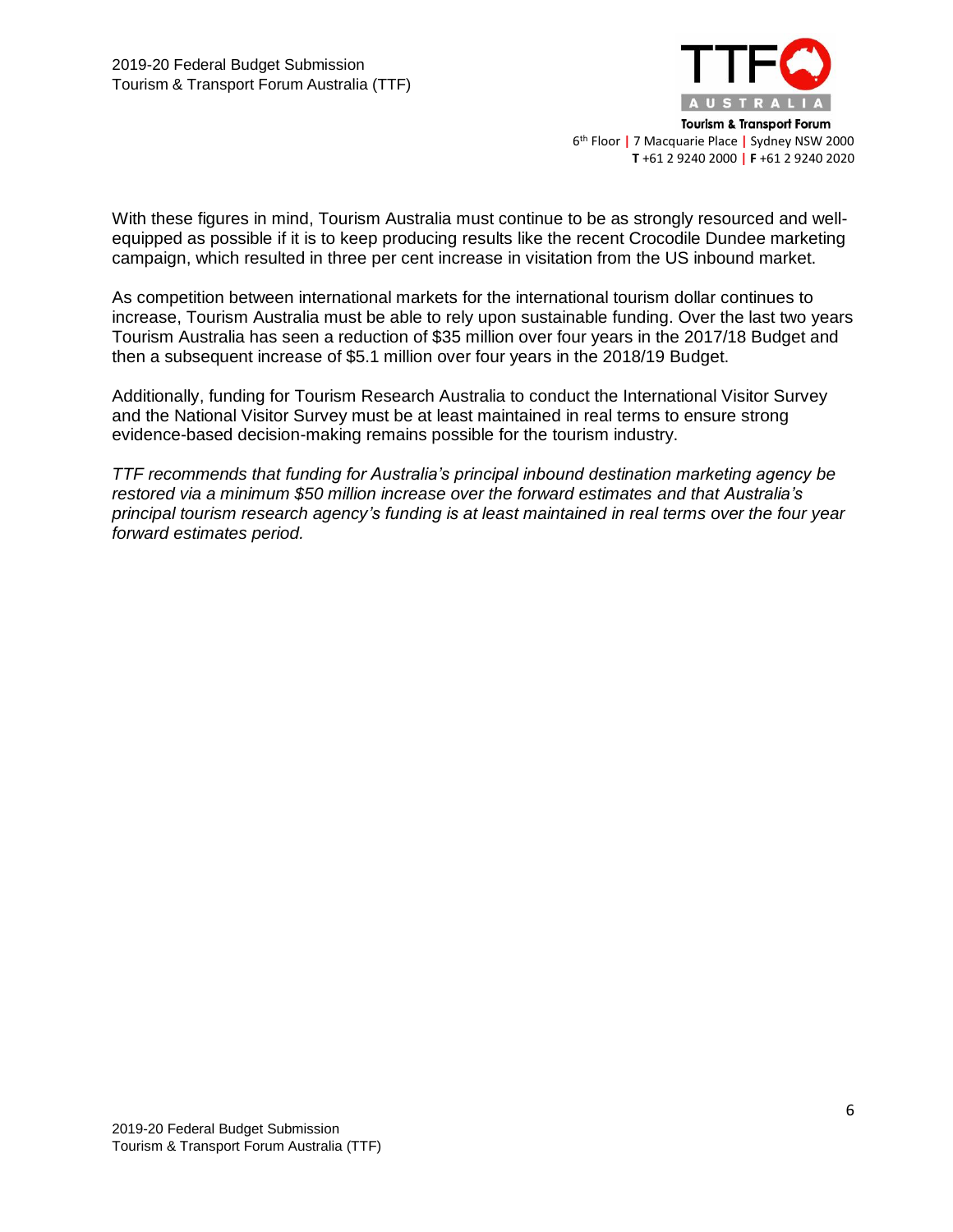

## **2. Infrastructure: Make the Destination Easier**

When it comes to visitor infrastructure development, the guiding view across the industry is that if a destination is easy and attractive to live in for locals than it is easy and attractive for visitors to travel to and move around in.

On the transport side, Australia is a large country that can be costly and difficult to get around in for visitors. A key part of improving accessibility and reducing travel costs is to invest in infrastructure that improves connectivity within and between cities and regions, including ground connectivity in and around airports.

There is also a lack of investment into new major visitor attractions and experiences, and in some locations, a lack of investment into supporting infrastructure to encourage greater visitation to outdoor areas and natural attractions, like free public WiFi in cities and tourism destinations.

Targeted investment in critical infrastructure projects like Brisbane's Cross River Rail project, the extension of the Gold Coast Light Rail and ongoing investment in regional rail networks, as well as transport technology, airport pre-clearance and airport retail improvements will all help to deliver the complete tourist and transport experience.

## **Deliver funding to support Brisbane's Cross River Rail project**

Cross River Rail is the number one transport priority for South East Queensland and TTF has long supported the Cross-River Rail project on the basis that a second rail crossing of the Brisbane River will alleviate pressure on Brisbane's constrained rail network, address rapid population growth and reduce road congestion, in and around the CBD.

*TTF calls on policymakers to work with their Queensland counterparts and the private sector to progress this city-changing infrastructure project to ensure that the Brisbane CBD rail network can meet future demand and reduce journey times for commuters.*

## **Extend the Gold Coast Light Rail to the NSW border and onto the Tweed via Gold Coast Airport**

The Gold Coast Light Rail has transformed public transport on the Gold Coast for locals and tourists and to support the Gold Coast's booming population and grow further demand for travel, it is vital that policymakers commit funding to extend the existing light rail network to the NSW Border via the Gold Coast Airport.

*TTF urges policymakers to work with their QLD and NSW counterparts at both state and local levels as well as the private sector to fund, plan and build this crucial final extension and then over the border into NSW.*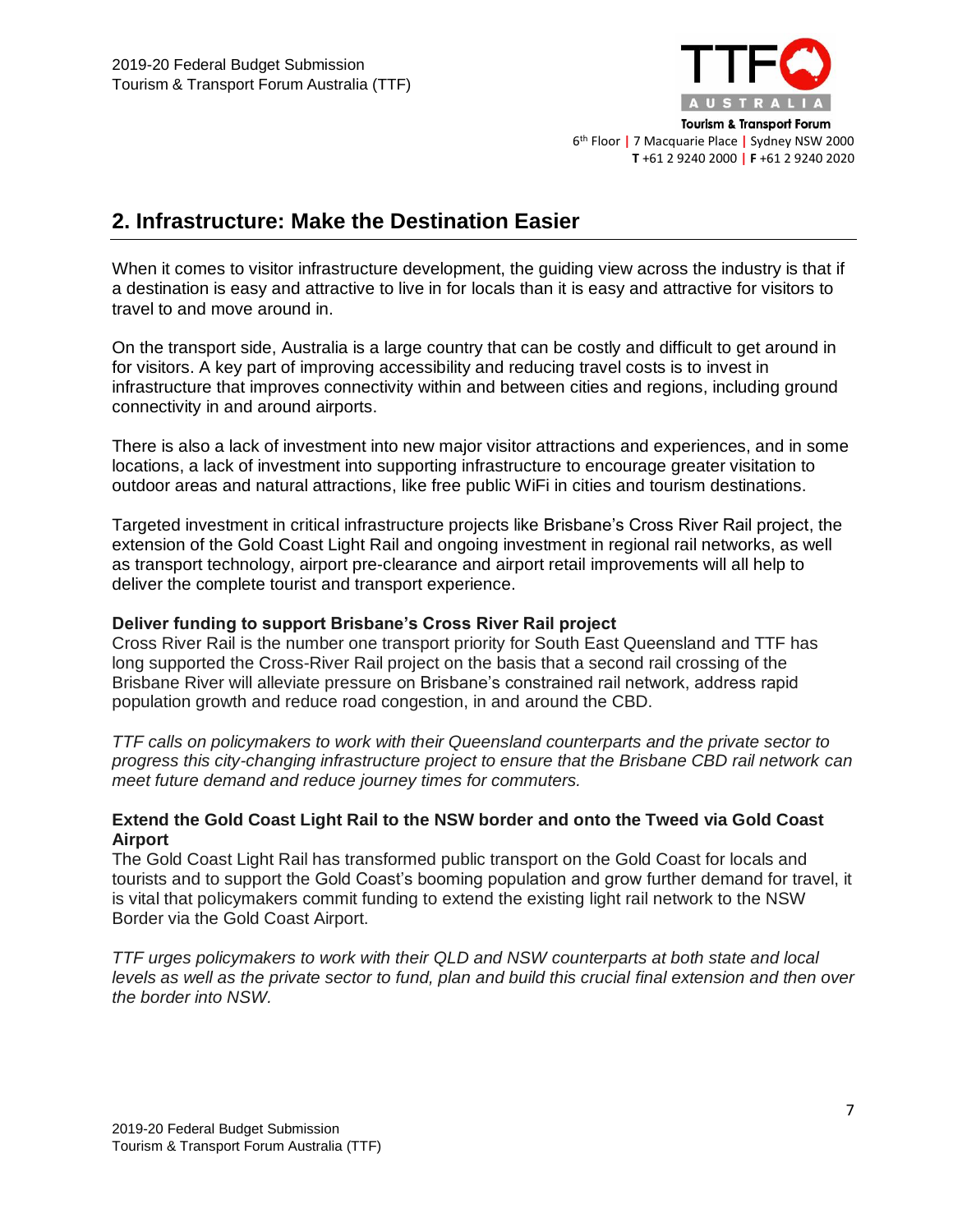

#### **Address cruise terminal capacity in Sydney**

Australia enjoys a reputation as one of the world's most popular cruising destinations, but port congestion in Australia's gateway port of Sydney during peak seasons is impacting on future national growth of the sector.

This has now also been recognised by the independent statutory body Infrastructure Australia which this month listed addressing Sydney cruise terminal capacity as a new priority initiative. It is one of a list of projects that they have recognised as a credible pipeline of nationally significant proposals for governments at all levels to choose from and reflects the diversity of Australia's future infrastructure needs.

*TTF urges federal policymakers to commit to new infrastructure to support long-term access for cruise ships to Sydney, particularly those that are unable to pass under Sydney Harbour Bridge due to their height.* 

*Federal policymakers must work closely with the NSW Government once the NSW Cruise Development Plan strategic business case study is complete as continued cooperation across jurisdictions to address Sydney cruise terminal capacity will provide long term certainty around planning and investment for the industry. The Garden Island option must be urgently reconsidered as a solution to this problem.*

**Further investment in airport to city rail connectivity and regional rail networks** Improving connectivity between airports and cities and into regions is critical for the growth of the economy and tourism in regional Australia.

TTF commends the \$4.9 billion in projects announced in the last federal budget including part of the total \$5 billion towards a Melbourne Airport Rail Link and \$220 million to complete the electrification of the Gawler line in Adelaide.

TTF is now calling for federal policymakers to work with their state colleagues to ensure increased frequency and regularity of rail services across Australia particularly between Brisbane Airport and the CBD and into regional Queensland, in Newcastle and the Hunter region of NSW.

*TTF recommends federal policymakers work closely with their state colleagues to improve frequency of services between airports and CBDs, and to fast-track the development of business cases for improved rail connections between cities and regional centres.*

## **Free public WiFi in major cities and tourism destinations**

In an increasingly 'connected' world, and with soaring global use of smart phones and tablet devices, travellers expect to have internet access and Australia does not currently provide the level of access tourists expect and receive in other competing destinations.

*TTF calls on policymakers to commit additional funding to deliver free high-speed WiFi at Australia's iconic cities and tourist destinations, to ensure visitors are able to remain 'connected'.*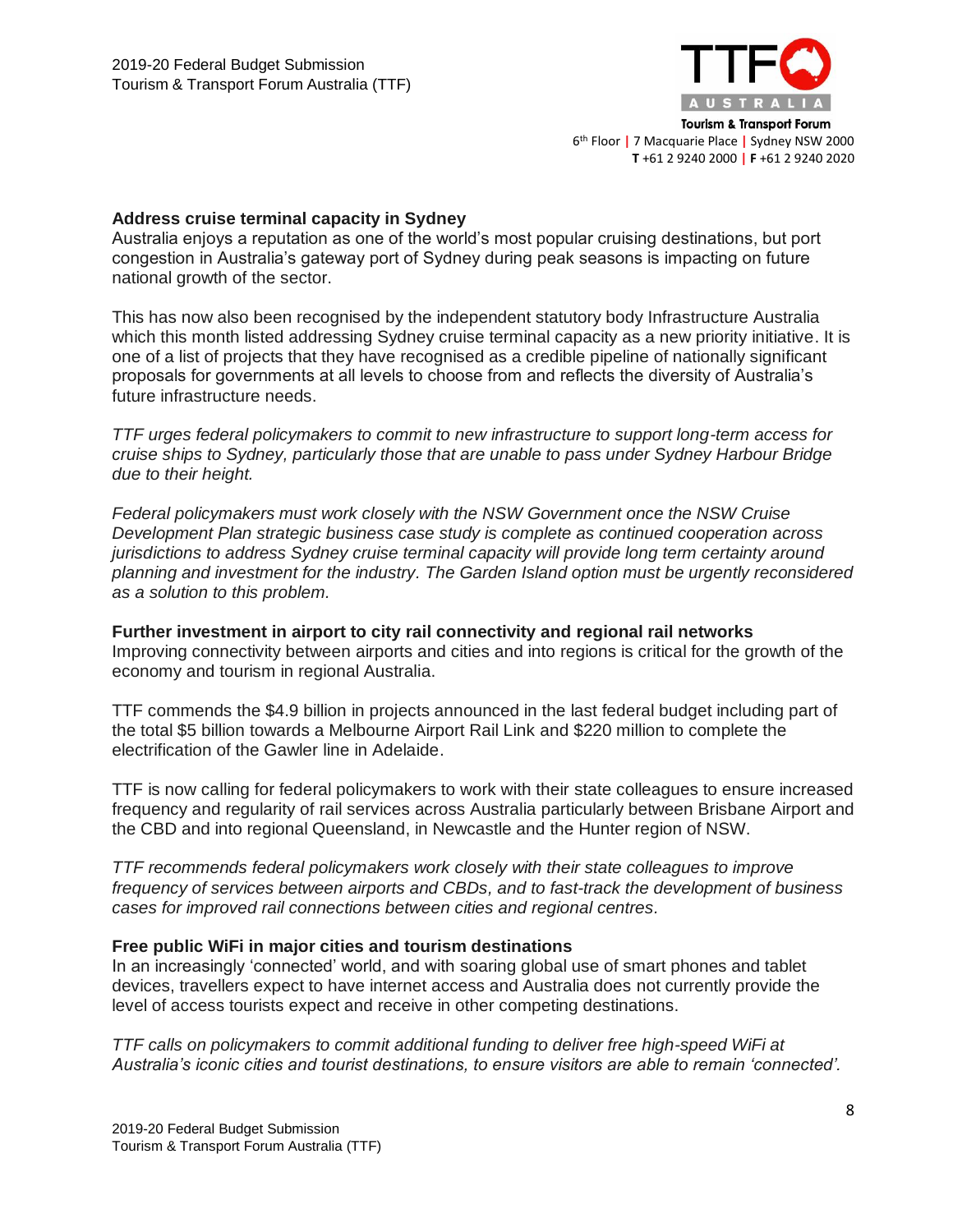

#### **Consistent payment system for public transport services**

Providing commuters with seamless public transport payment options is critical to ensuring greater use of public transport services. However, at present, each State and Territory has their own payment system for public transport services, i.e. Opal in NSW, Myki in Victoria and the GoCard in Queensland.

This can be a frustrating experience for tourists who have to purchase multiple 'smartcards' over the duration of a visit, even if a system is working well in one particular state, like the contactless payments system in NSW, which now been used over one million times.

Advancements in contactless payment technology provides an opportunity for Australian jurisdictions to work together to provide a consistent payment system for public transport services, providing a more seamless customer experience.

*TTF urges policymakers commit funding for a feasibility study that considers the possibility of developing a consistent payment system for public transport services across Australia.*

**Immigration 'Pre-Clearance' Trial with New Zealand including biometric screening** Policymakers should continue working with the New Zealand Government to jointly-fund a trial of immigration pre-clearance on trans-Tasman air routes, in order to create a more 'domestic-like' experience for travellers.

This includes funding for the acquisition of next-generation biometric screening technology, post successful trials, to enable passengers travelling between Australia and New Zealand to perform entry formalities at the airport of departure on both sides of the Tasman.

*TTF recommends policy makers commit to funding a trial of immigration pre-clearance on trans-Tasman air routes, following on from successful discussions at the Australia New Zealand Leadership Forum (ANZLF) at which TTF co-leads the tourism stream.*

## **Allow the private sector to operate the Tourist Refund Scheme**

The Tourism Refund Scheme (TRS) would be significantly enhanced by allowing private operators to compete for its administration, which would then drive innovative product development and increased tourist retail shopping, particularly from international visitors.

The current system administered by government is fragmented, inefficient and costly, unnecessarily draws on the resources of Department of Home Affairs staff and leaves a negative final impression on visitors departing the country.

A conservative industry estimate is that the introduction of private providers for the TRS would result in savings to Home Affairs of around \$10 million per annum. Further, a privately operated TRS would improve the visitor experience, streamline passenger processing and increase Australia-wide visitor economy expenditure by some \$226 million per annum.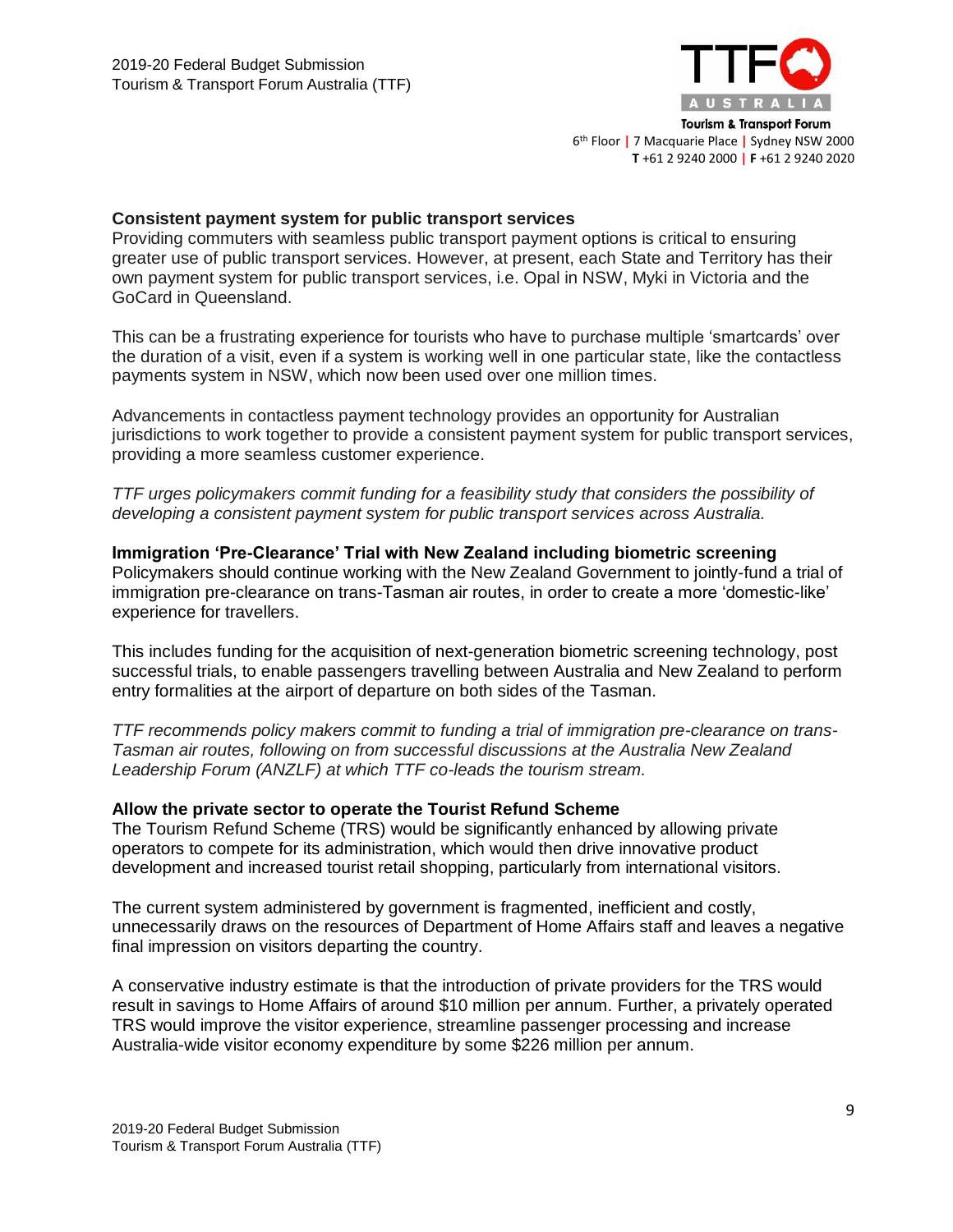

If tourism and retail are to continue contributing to the Australian economy at these levels, the sector must be able to expand and grow and the administration of the TRS should be reformed as soon as possible, which would benefit both government and industry.

As a change to the GST, the proposal to reform the TRS has been subject to the Commonwealth-State approval process. Under the intergovernmental arrangements, changes to the base or rate of the GST require the unanimous approval of all states and territories. However, changes of an administrative nature only require the majority approval of the Commonwealth, states and territories.

Policymakers have thus far treated this proposal as a change to the base rather than an administrative change. Therefore, achieving unanimous approval has been and will continue to be very difficult and is unduly blocking what should be a simple reform process which would provide important national benefits.

*TTF calls on policymakers to allocate funding for a feasibility study into the benefits of allowing private operators to compete for its administration of the Tourist Refund Scheme.*

*TTF also recommends that the Australian Government release the Commonwealth Treasury modelling which highlights the potential impact on GST collections returned to States and Territories, to the states and/or industry, in order for industry to have meaningful discussions with all jurisdictions about potential reform.*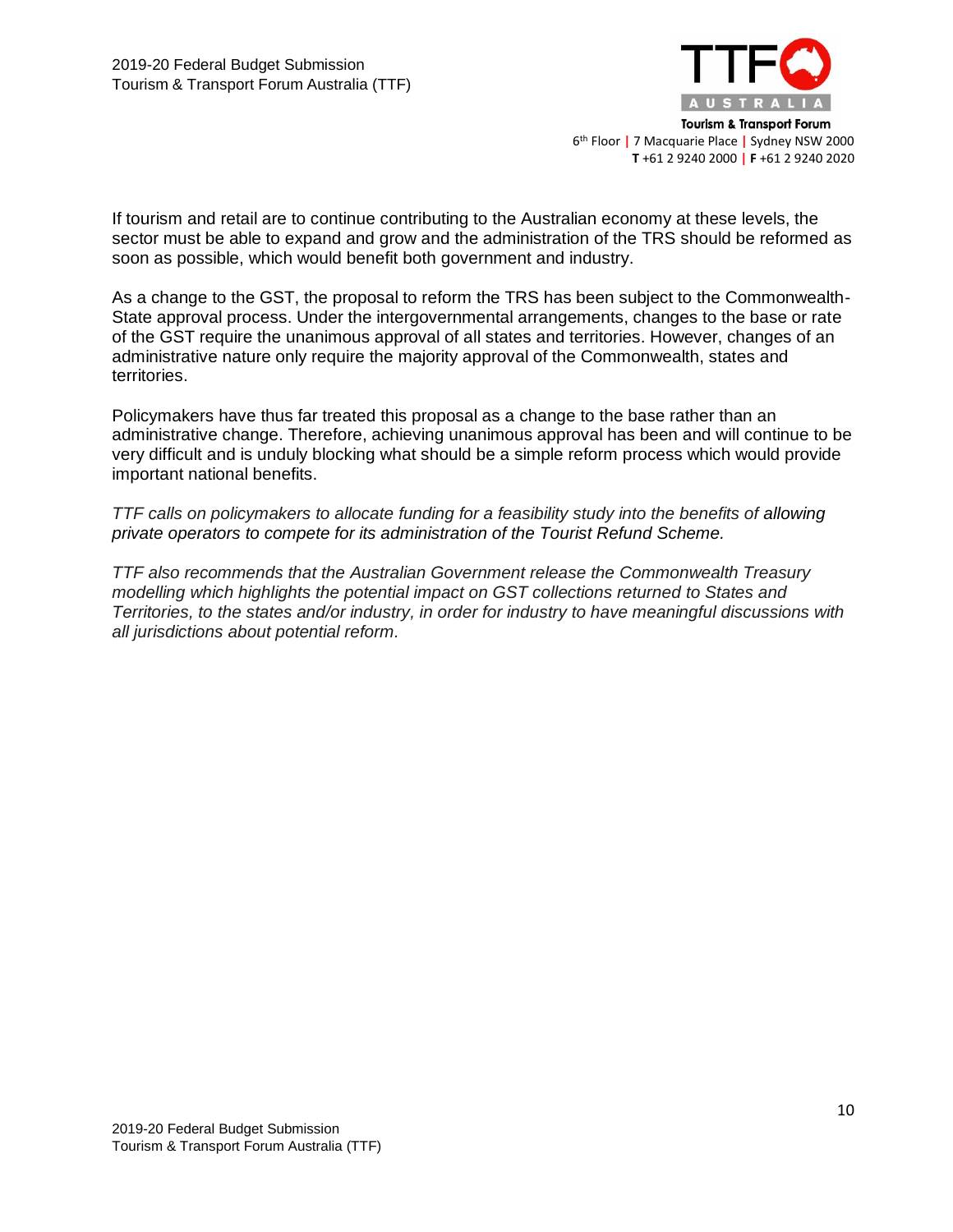

# **3. National Economy: Right skills and good jobs**

A skilled tourism workforce, including a strong pipeline of temporary employees and additional employees with pathways to permanency, is critical in order to fill the vacancy gaps and ensure tourism's contribution to the Australian economy can continue long into the future.

Around 60,000 job vacancies currently exist in tourism and hospitality in Australia. The challenge of finding and retaining the right staff has a negative impact on the ability of businesses to offer an appropriate level of service, thereby hampering Australia's tourism potential.

## **Current temporary skilled visa system not addressing skills shortages**

The Government's April 2017 changes to the temporary skilled visa system have seen at least a 35.8% decline in the number of visas granted in the year to September 2017.

Visas for work related to the accommodation and skills sector fell 19.7%. Other tourism related sectors also reported declines such as arts and recreational services (65.2%) other services (43.9%) and retail trade (45.3%).

While there is a strong desire amongst TTF members for Australian workers to fill roles within organisations, the reality is there is often limited interest from Australians, and/or Australian workers do not have the required skills or experience to work or undertake training in the sector.

This is particularly the case for higher skilled positions within international tourism operations. If the visa process is too complicated, costly and does not include occupations that have skills and labour shortages in Australia, then the tourism industry will suffer.

*TTF urges policymakers to allocate funding for a root and branch review of the 2017 temporary skilled shortage visa changes with the aim to significantly rebuild the temporary visa work force.*

**Skilled occupation lists need expansion, reviews of occupation categories and caveats**  The tourism industry requires staff with specific skills which are, at times, in short supply in Australia. TTF urges that consideration be given to reviewing the skilled occupation lists to reinclude tourism and hospitality occupations that were removed in 2017, like Park Ranger and Travel Agency Manager, to ensure the adequate supply of appropriately trained staff across the sector.

TTF also urges the formal outcomes from the six-month reviews of the Short-Term Skilled Occupation List (STSOL) and Medium and Long Term Strategic Skills List (MLTSSL) occur more speedily. As of 18 Jan 2019, the Government has still not provided the outcome of the mid-2018 review of the occupations on these lists. Timely releases of outcomes of these reviews will ensure that roles that are important to the tourism industry can be filled quickly and flexibly.

Tourism related occupations on the STSOL (short-term stream) with only a two-year duration and no potential pathway to permanent residency include Accommodation and Hospitality Manager,